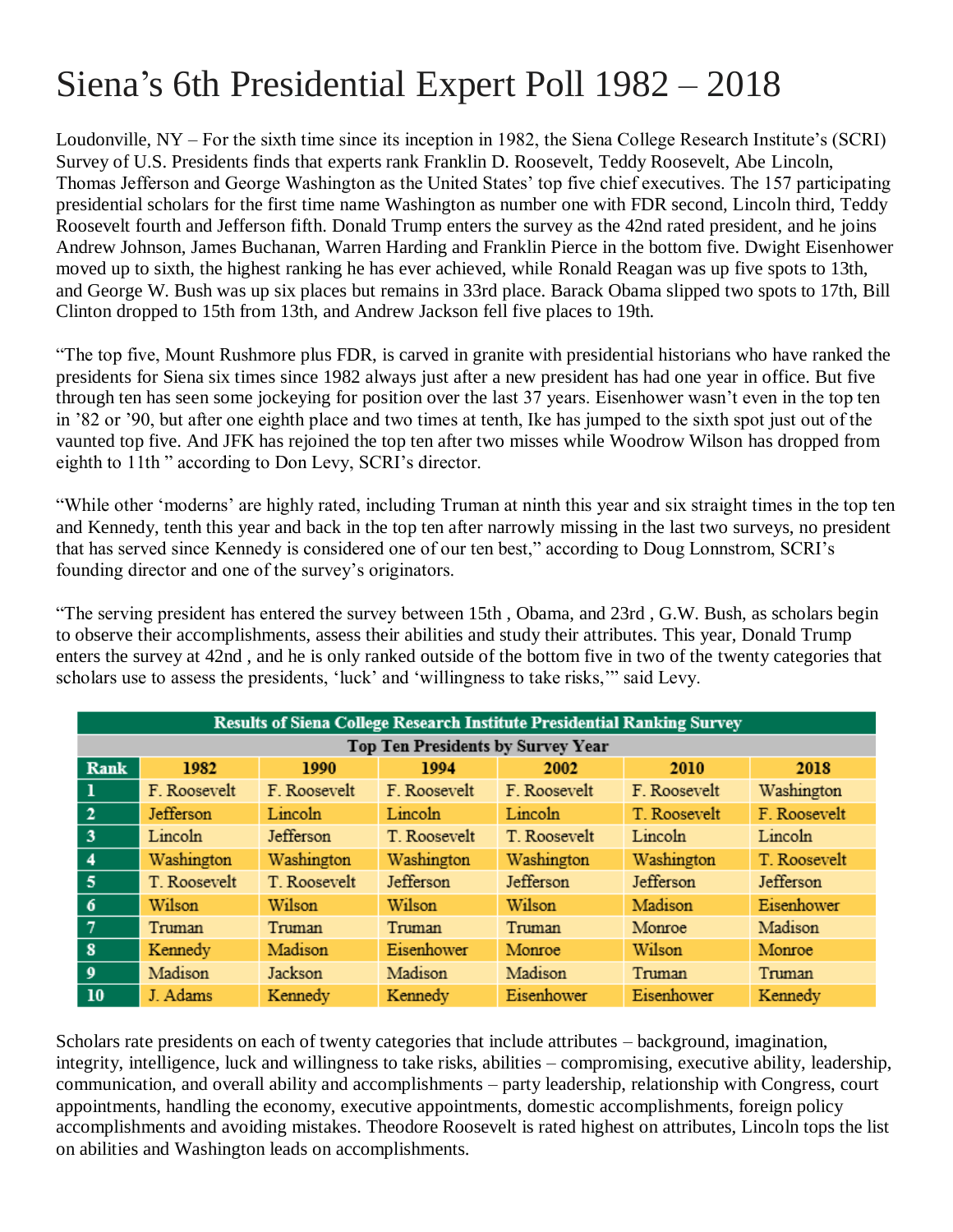| <b>Results of Siena College Research Institute Presidential Ranking Survey</b> |                 |                 |                 |                 |                 |  |  |  |
|--------------------------------------------------------------------------------|-----------------|-----------------|-----------------|-----------------|-----------------|--|--|--|
| <b>Bottom Five Presidents by Survey Year</b>                                   |                 |                 |                 |                 |                 |  |  |  |
| 1982                                                                           | 1990            | 1994            | 2002            | 2010            | 2018            |  |  |  |
| Harding (39)                                                                   | Harding (40)    | Harding (41)    | A. Johnson (42) | A. Johnson (43) | A. Johnson (44) |  |  |  |
| A. Johnson (38)                                                                | A. Johnson (39) | A. Johnson (40) | Buchanan (41)   | Buchanan (42)   | Buchanan (43)   |  |  |  |
| Buchanan (37)                                                                  | Buchanan (38)   | Buchanan (39)   | Harding (40)    | Harding (41)    | Trump $(42)$    |  |  |  |
| Grant $(36)$                                                                   | Grant $(37)$    | Grant $(38)$    | Pierce (39)     | Pierce $(40)$   | Harding (41)    |  |  |  |
| Pierce $(35)$                                                                  | Pierce $(36)$   | Pierce $(37)$   | Fillmore (38)   | G.W. Bush (39)  | Pierce $(40)$   |  |  |  |

Scholars were asked which of all the presidents they wish could be in office today to address each of seven current issues. Obama was selected three times for addressing health care in the U.S., ensuring that American values are afforded to all Americans regardless of their race, ethnicity or socio-economic position and, tied with FDR, for developing a shared vision of America's role in the next century. Eisenhower was the top pick for resolving the crisis with North Korea and combatting the threat of global terrorism. Bill Clinton was the choice for promoting sustainable growth in the American economy and Washington was top rated on enhancing trust in the federal government.

The scholars that responded to the survey said that of all 44 presidents\*, Franklin D. Roosevelt had the best first year in office followed by Washington and Lyndon Johnson. Donald Trump is named as the president whose first year in office was the worst followed by Andrew Johnson and George W. Bush.

The survey also added a series of questions that asked scholars to say whether the presidents of the last fifty years – Richard Nixon (ranked 29th), Gerald Ford (27th), Jimmy Carter (26th), Reagan, George.H.W. Bush (21st), Bill Clinton (15th), G.W. Bush, Obama and Trump will ultimately be judged by history as moving the country in the right direction or on the wrong track on foreign affairs, the domestic economy, human rights, and the quality of our democracy. Both Clinton and Obama were seen by respondents as strongly moving the country on the right track on all four. Ford, Carter and G.H.W. Bush moved the country on the right track on each except the domestic economy. Reagan moved the country on the right track on two of four – foreign affairs and the quality of our democracy while Nixon moved the country forward on only foreign affairs. Historians say that neither G.W. Bush nor Trump moved the country on the right track on any of the four aspects of leading the country.

"The perfect president? Scholars agree that Washington today is ranked first and encourages trust in the federal government. FDR is close, ranked second and remembered for his first year. Lincoln may have had the greatest skills, Teddy Roosevelt, the right stuff, and Eisenhower today is the leader many would like addressing international trouble spots. Jefferson, Madison, Monroe remain profoundly respected and among the moderns, Reagan, Clinton and Obama are highly regarded. While Trump has entered the rankings near the bottom, despite his initial low scores, it is early in his presidency and history not these historians will determine his ultimate place among American presidents," said Levy.

The Siena College Research Institute (SCRI) Survey of U.S. Presidents is based on responses from 157 presidential scholars, historians and political scientists that responded via mail or web to an invitation to participate. Respondents ranked each of 44 presidents on a scale of 1 (poor) to 5 (excellent) on each of twenty presidential attributes, abilities and accomplishments. Overall rankings were computed by assigning equal weight to each of those twenty categories. For additional information about the survey visit www.siena.edu/sri/research or contact Don Levy at 518-783-2901, dlevy@siena.edu or Doug Lonnstrom at 518-783-2362.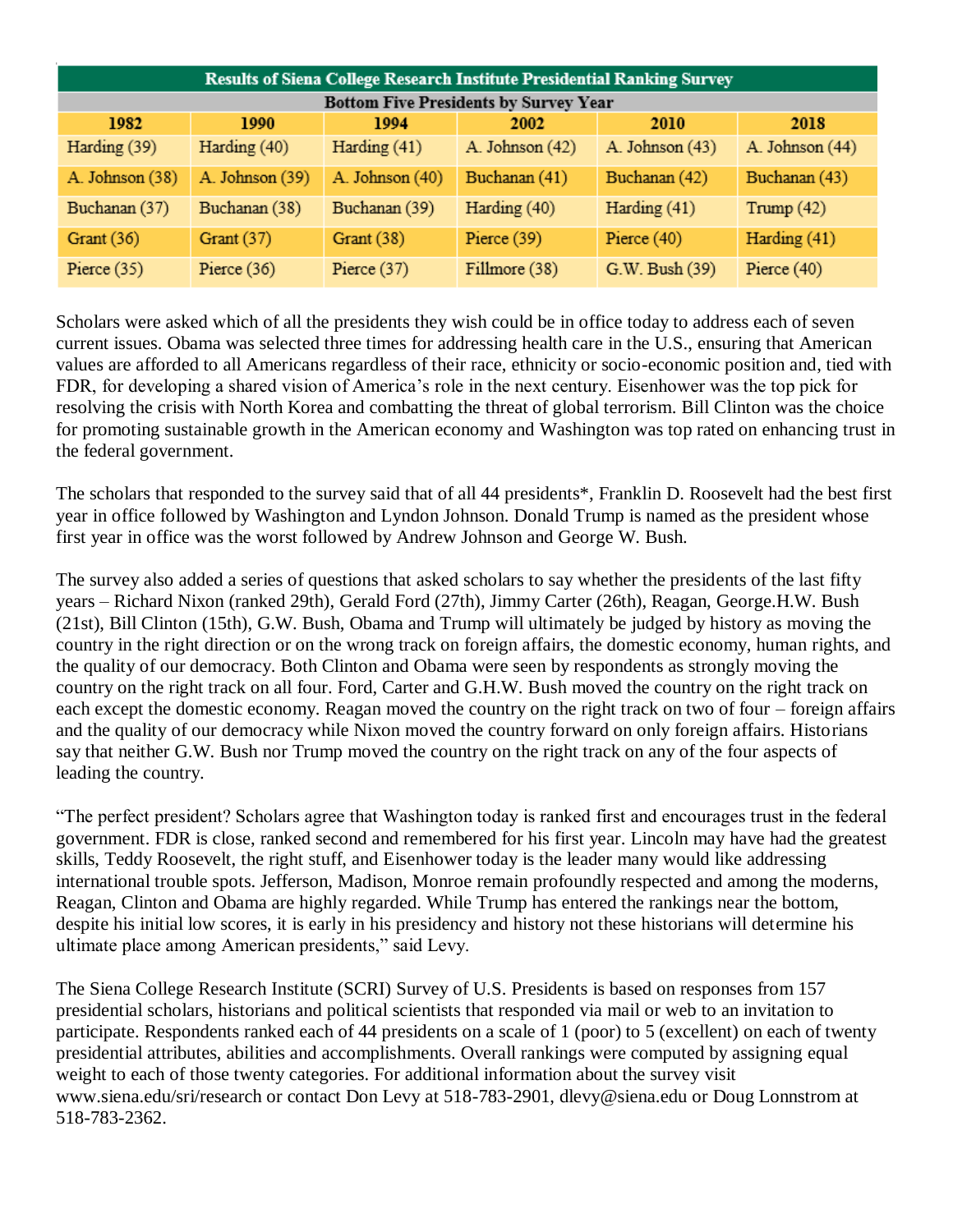|               | Background          | Imagination         | Integrity           | Intelligence     | Luck                |  |  |  |  |
|---------------|---------------------|---------------------|---------------------|------------------|---------------------|--|--|--|--|
| Top Rated     | J.Q. Adams          | Lincoln             | Washington          | <b>Jefferson</b> | Washington          |  |  |  |  |
| Second Rated  | <b>Jefferson</b>    | <b>Jefferson</b>    | Lincoln             | Lincoln          | <b>T. Roosevelt</b> |  |  |  |  |
|               |                     |                     |                     |                  |                     |  |  |  |  |
| Next to Last  | A. Johnson          | A. Johnson          | <b>Nixon</b>        | <b>Harding</b>   | <b>Hoover</b>       |  |  |  |  |
| Rated Last    | Trump               | <b>Buchanan</b>     | <b>Trump</b>        | <b>Trump</b>     | <b>W. Harrison</b>  |  |  |  |  |
|               |                     |                     |                     |                  |                     |  |  |  |  |
|               | Willing to take     | Avoid crucial       | Court               | Domestic         | Executive           |  |  |  |  |
|               | risks               | mistakes            | appointments        | accomplishments  | appointments        |  |  |  |  |
| Top Rated     | Lincoln             | Washington          | Washington          | Lincoln          | Washington          |  |  |  |  |
| Second Rated  | <b>T. Roosevelt</b> | Lincoln             | <b>F. Roosevelt</b> | Washington       | Lincoln             |  |  |  |  |
|               |                     |                     |                     |                  |                     |  |  |  |  |
| Next to Last  | <b>Harding</b>      | A. Johnson          | <b>Buchanan</b>     | A. Johnson       | <b>Buchanan</b>     |  |  |  |  |
| Rated Last    | <b>Buchanan</b>     | <b>Buchanan</b>     | A. Johnson          | <b>Buchanan</b>  | <b>Trump</b>        |  |  |  |  |
|               |                     |                     |                     |                  |                     |  |  |  |  |
|               | Foreign Policy      | Handling of         | Party leadership    | Relationship     | Ability to          |  |  |  |  |
|               | accomplishments     | U.S. economy        |                     | w/Congress       | compromise          |  |  |  |  |
| Top Rated     | <b>F. Roosevelt</b> | Washington          | <b>F. Roosevelt</b> | Washington       | Lincoln             |  |  |  |  |
| Second Rated  | Washington          | <b>F. Roosevelt</b> | Lincoln             | L. Johnson       | Washington          |  |  |  |  |
|               |                     |                     |                     |                  |                     |  |  |  |  |
| Next to Last  | <b>Buchanan</b>     | A. Johnson          | <b>Trump</b>        | <b>Trump</b>     | Trump               |  |  |  |  |
| Rated Last    | <b>Harrison</b>     |                     | A. Johnson          | A. Johnson       | A. Johnson          |  |  |  |  |
|               |                     |                     |                     |                  |                     |  |  |  |  |
| Communication |                     | Executive           | Leadership          | Overall ability  | Present overall     |  |  |  |  |
|               | ability             | ability             | ability             |                  | view                |  |  |  |  |
| Top Rated     | Lincoln             | Lincoln             | Washington          | Lincoln          | Lincoln             |  |  |  |  |
| Second Rated  | F. Roosevelt        | Washington          | Lincoln             | Washington       | Washington          |  |  |  |  |
|               |                     |                     |                     |                  |                     |  |  |  |  |
| Next to Last  | <b>Trump</b>        | <b>Buchanan</b>     | A. Johnson          | <b>Buchanan</b>  | A. Johnson          |  |  |  |  |
| Rated Last    | A. Johnson          | A. Johnson          | <b>Buchanan</b>     | <b>Trump</b>     | Buchanan            |  |  |  |  |

| <b>Current Issue</b>                                                                                                          | <b>U.S. President Choice</b> |  |  |  |
|-------------------------------------------------------------------------------------------------------------------------------|------------------------------|--|--|--|
| Addressing health care in the U.S.                                                                                            | Obama                        |  |  |  |
| Resolving the crisis with North Korea                                                                                         | Eisenhower                   |  |  |  |
| Ensuring that American values are afforded to all Americans<br>regardless of their race, ethnicity or socio-economic position | Obama                        |  |  |  |
| Developing a shared vision of America's role in the next century                                                              | Obama/F. Roosevelt           |  |  |  |
| Promoting sustainable growth in the American economy                                                                          | Clinton                      |  |  |  |
| Combatting the threat of global terrorism                                                                                     | Eisenhower                   |  |  |  |
| Enhancing trust in the federal government                                                                                     | Washington                   |  |  |  |